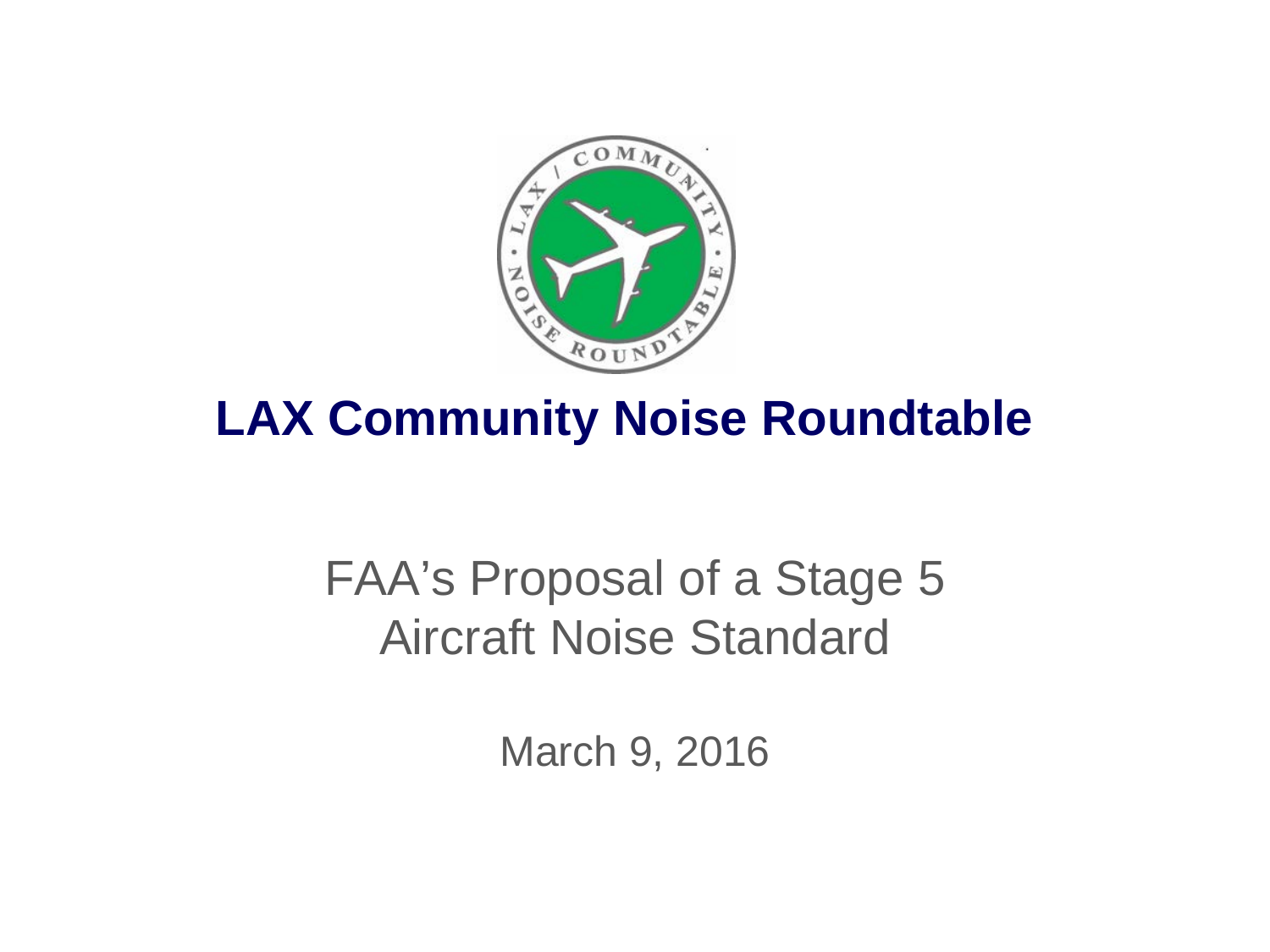

- **On January 14, 2016, the Federal Aviation Administration (FAA) issued a Notice of Proposed Rulemaking (NPRM) that would establish a Stage 5 noise standard for aircraft operating in the United States (U.S.)**
- **The Stage 5 noise standard would be cumulatively:**
	- **17 decibels (dB) lower than Stage 3 noise levels, and**
	- **7 dB lower than Stage 4 noise levels**
- **If promulgated, the new Stage 5 standard would make the U.S. aircraft noise standards consistent with the International Civil Aviation Organization (ICAO) Chapter 14 noise standard, which became effective July 2014**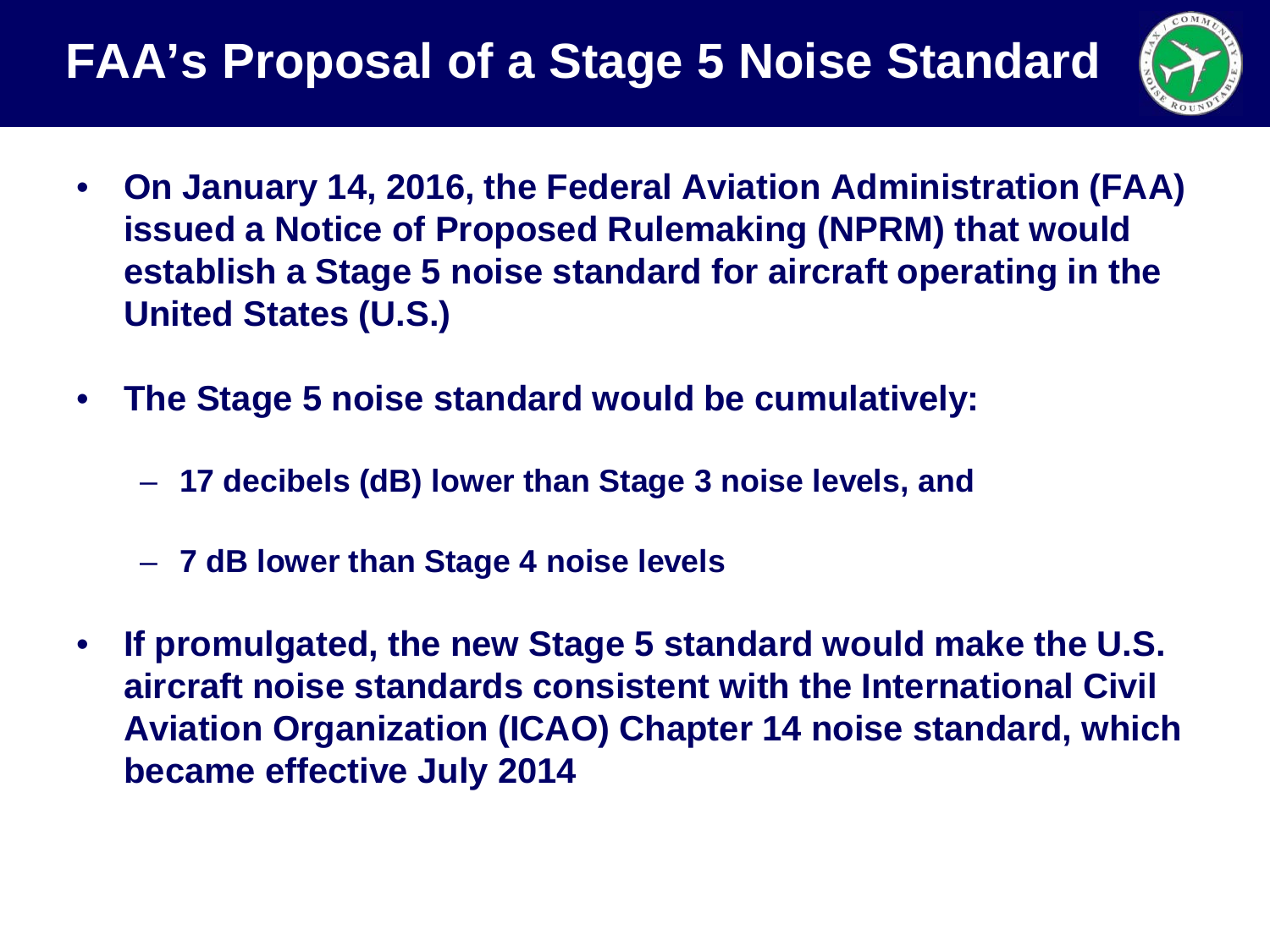

- **The Stage 5 noise standard would be effective on:**
	- **December 31, 2017 for new large subsonic jet aircraft with a maximum takeoff weight of 121,254 pounds or greater**
	- **December 31, 2020 for new regional jets and turboprop aircraft with a maximum takeoff weight less than 121,254 pounds**
- **FAA makes it clear in the NPRM that it is not proposing a phase out of Stage 3 or Stage 4 aircraft with this proposed action**
- **FAA states,** *"There are no operational restrictions nor production cut-offs on the use of Stage 3 or Stage 4 airplanes in the United States."* **FAA adds,** *"The adoption of the Stage 5 noise standard for new airplane type designs does not impact either of these existing noise standards that apply to the production or operation of current airplane models in the United States."*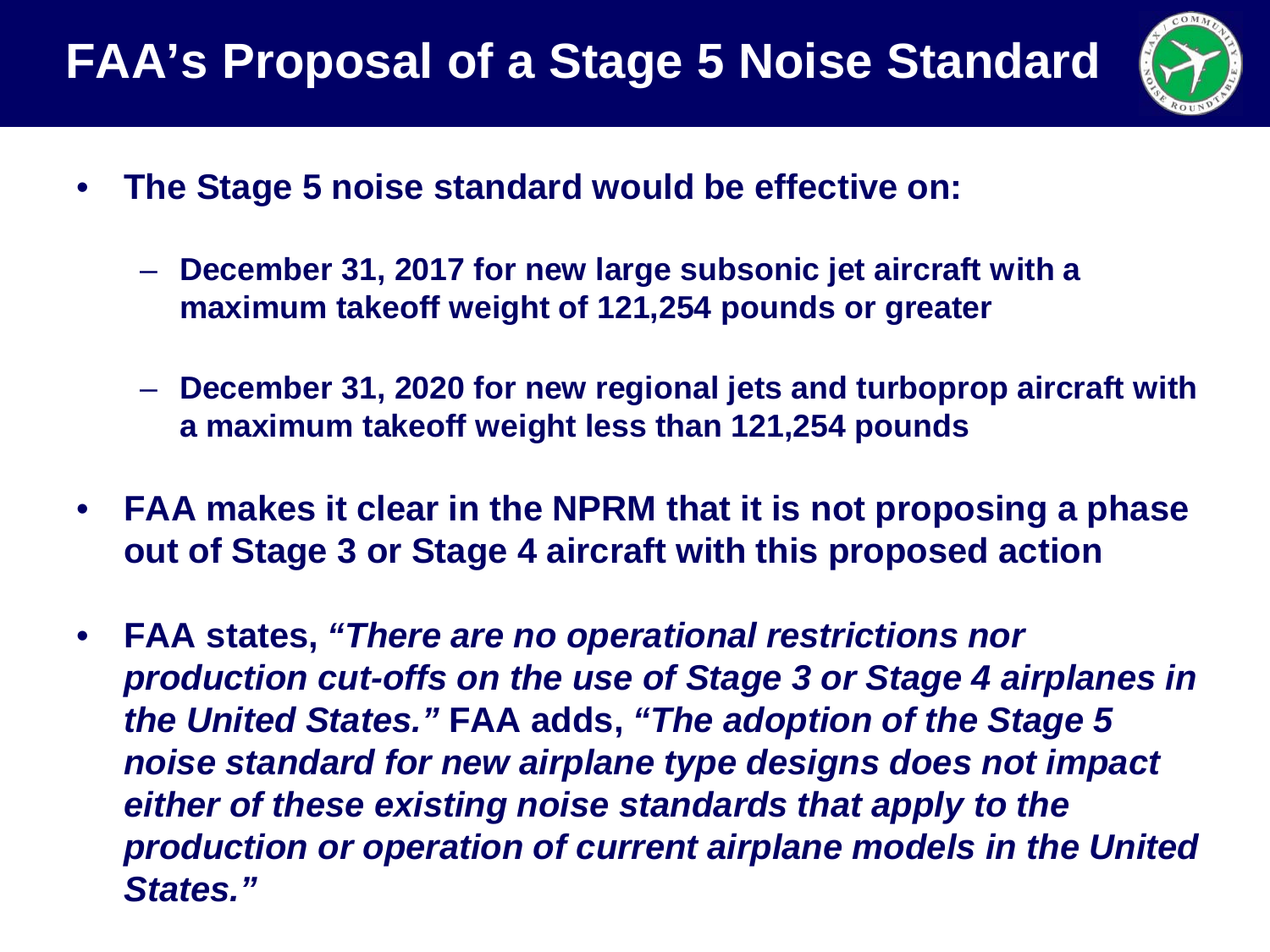

- **Unrelated legislation introduced in December 2015 known as the Silent Skies Act (H.R. 4171), would require (if passed) the gradual phase out of Stage 3 aircraft by 2037**
- **An earlier version of the Silent Skies Act failed during the previous session of Congress**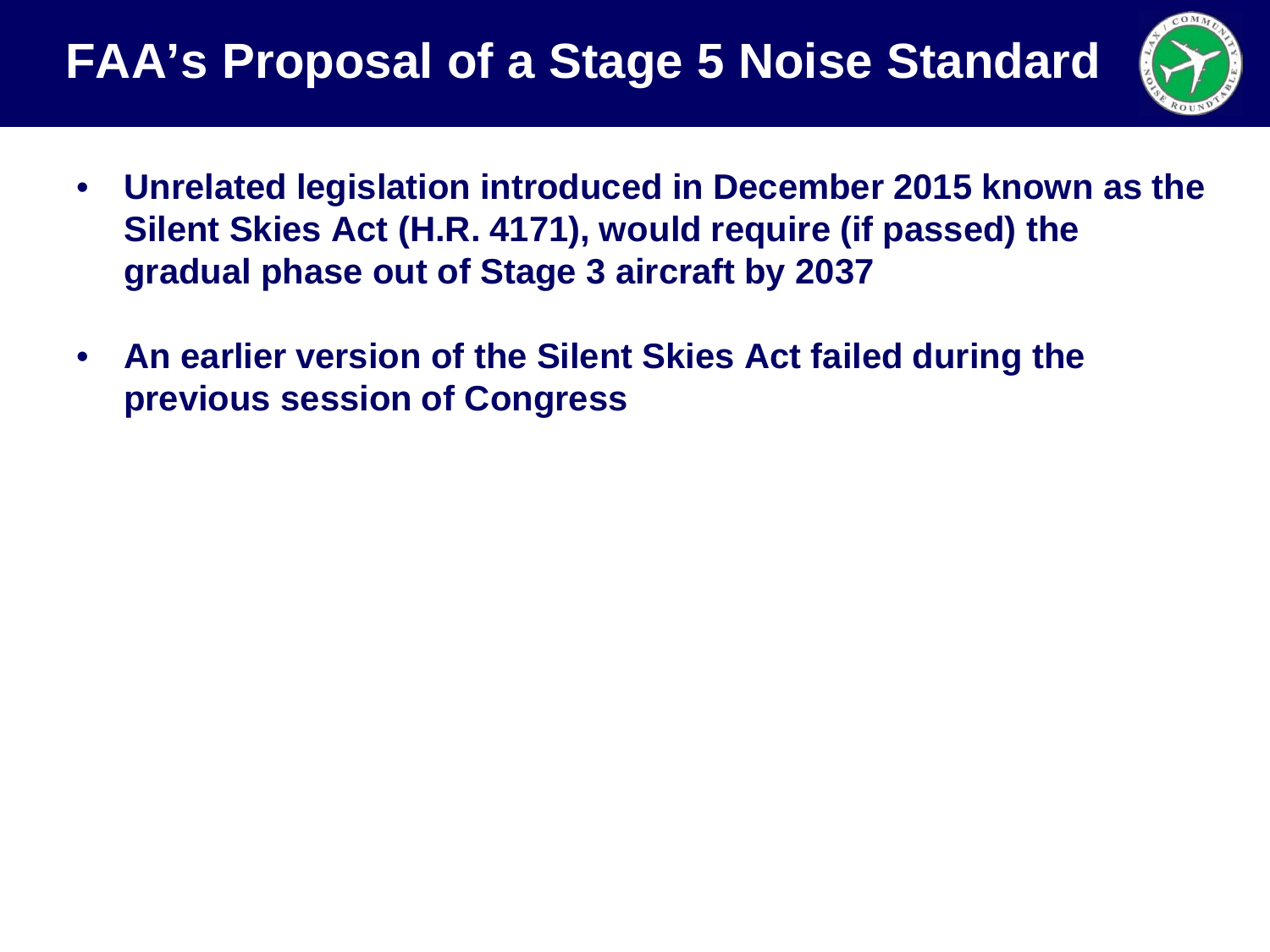

#### **BRIEF HISTORY**

- **1969 – First aircraft noise certification standards, Title 14, Code of Federal Regulations Part 36, established the Stage 2 noise standards effective December 31, 1969**
- **1977 – FAA amended 14 CFR Part 36 to provide three stages, each with specified noise limits. Applicants for new type certificates after November 5, 1975 were required to meet Stage 3 noise limits**
- **1985 – The cutoff date for the operation of Stage 1 four-engine jet aircraft was January 1, 1985**
- **1990 – Aircraft Noise and Capacity Act (ANCA) set the phase out of large Stage 2 aircraft greater than 75,000 pounds as December 31, 1999**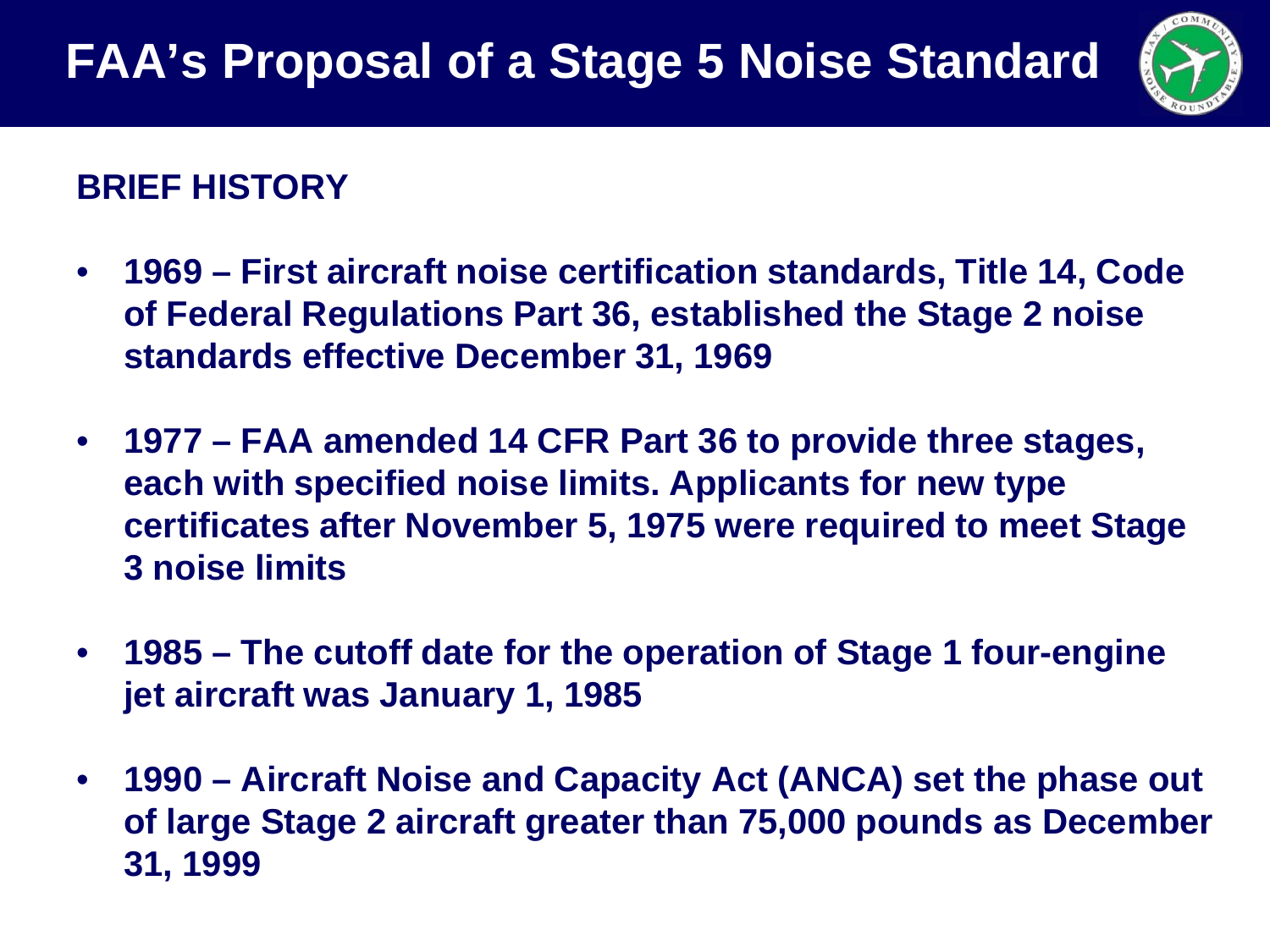

#### **BRIEF HISTORY**

- **2005 – 14 CFR Part 36 is amended to establish Stage 4 noise limits, which became effective for new airplane designs after January 1, 2006. It also allowed for a cumulative reduction at the three measurement locations (flyover, lateral, and approach)**
- **2012 – Congress prohibits the operation of Stage 2 aircraft less than 75,000 pounds after December 31, 2015**
- **2016 – All jet aircraft operating in the U.S. comply with Stage 3 or Stage 4 requirements. FAA proposes a Stage 5 noise standard, which would become effective December 31, 2017**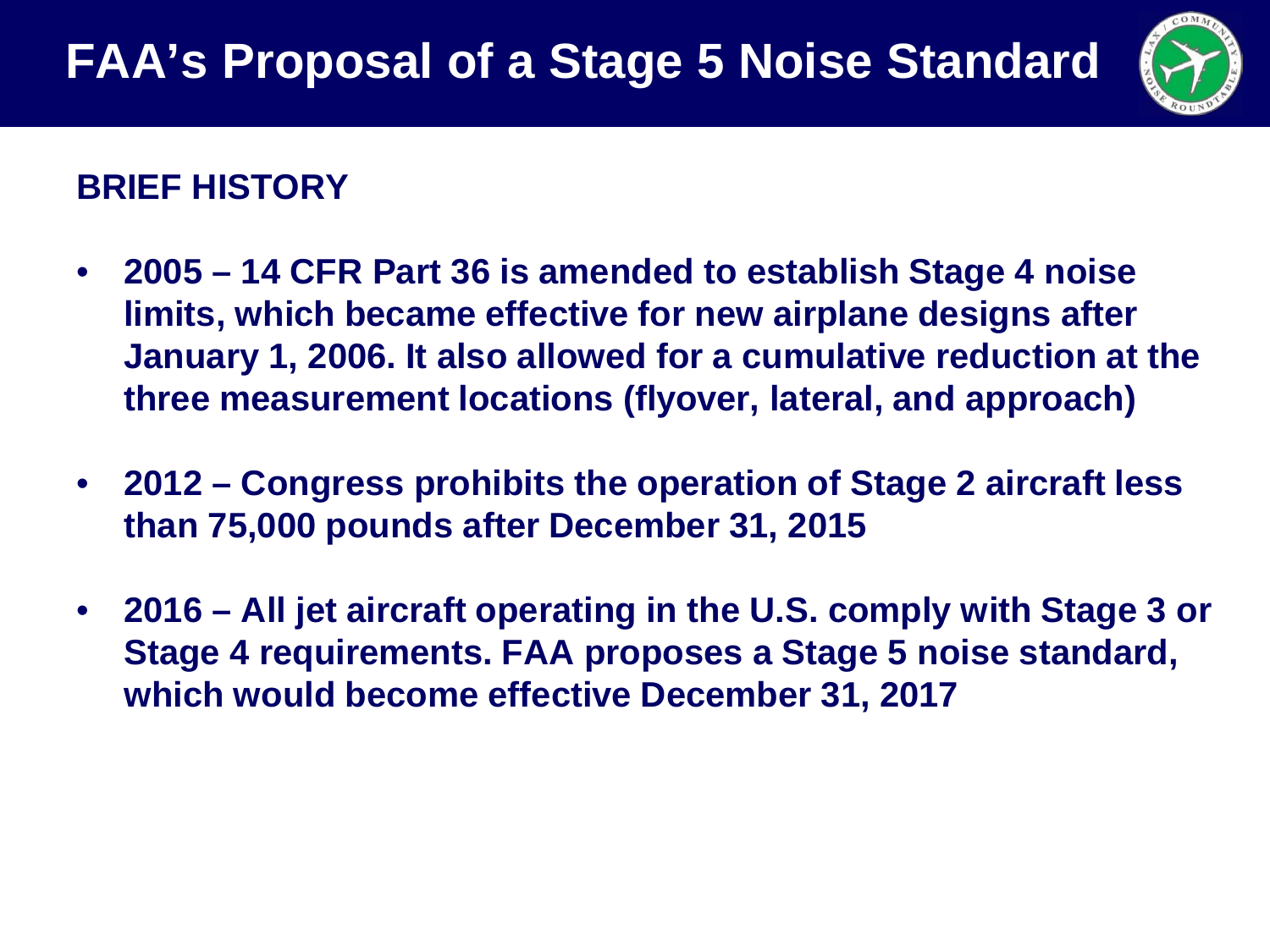

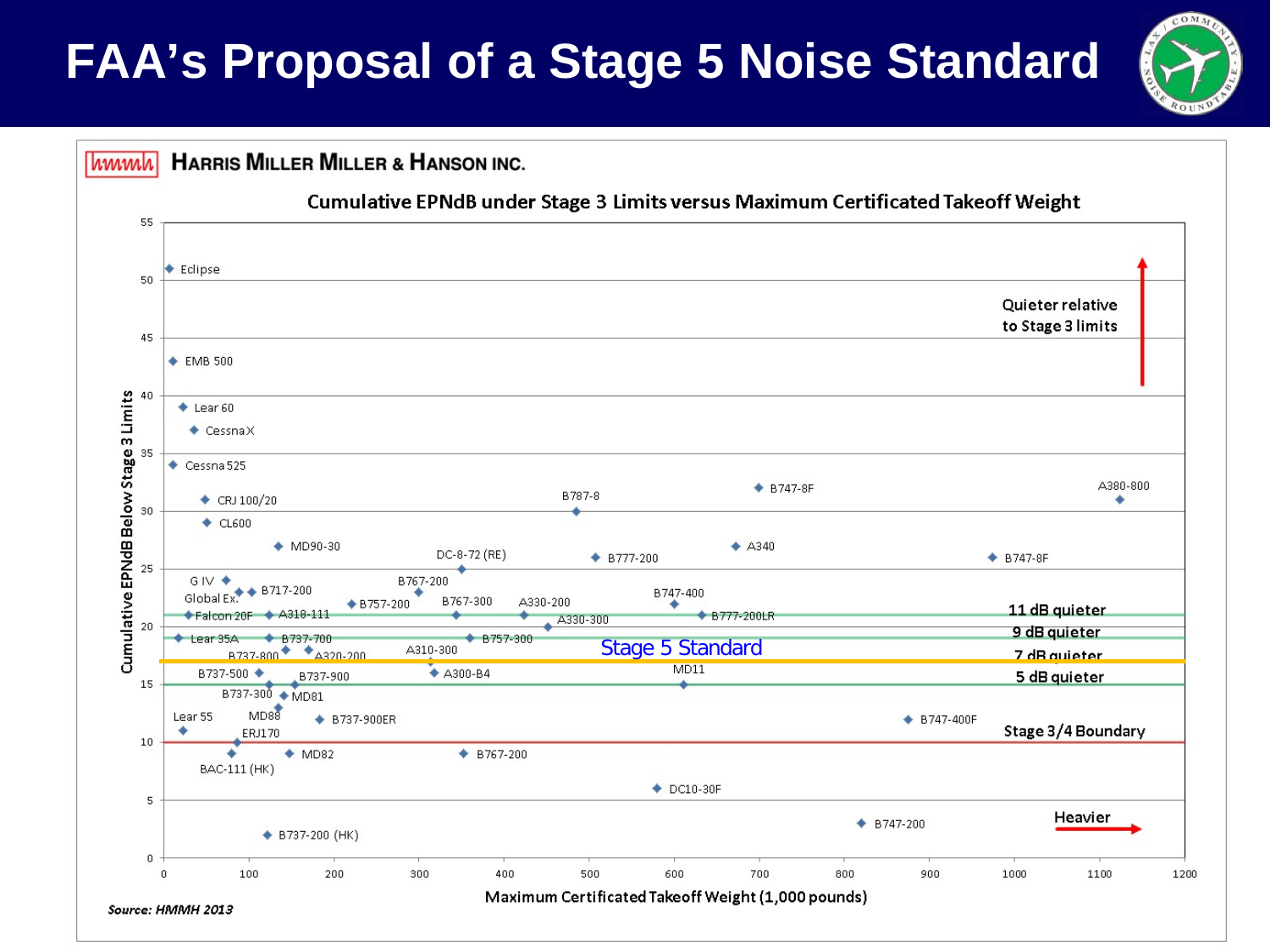

#### **BENEFITS**

- **Raises the bar for aircraft noise reduction for aircraft manufactured and operated in the U.S.**
- **Synchronizes U.S. and ICAO noise standards**
	- **Eliminates the U.S. as a possible safe haven for aircraft not in compliance with Chapter 14 standards**
- **Prevents backsliding by newly manufactured aircraft**
- **Universally supported by airlines, aircraft manufacturers, and airport operators**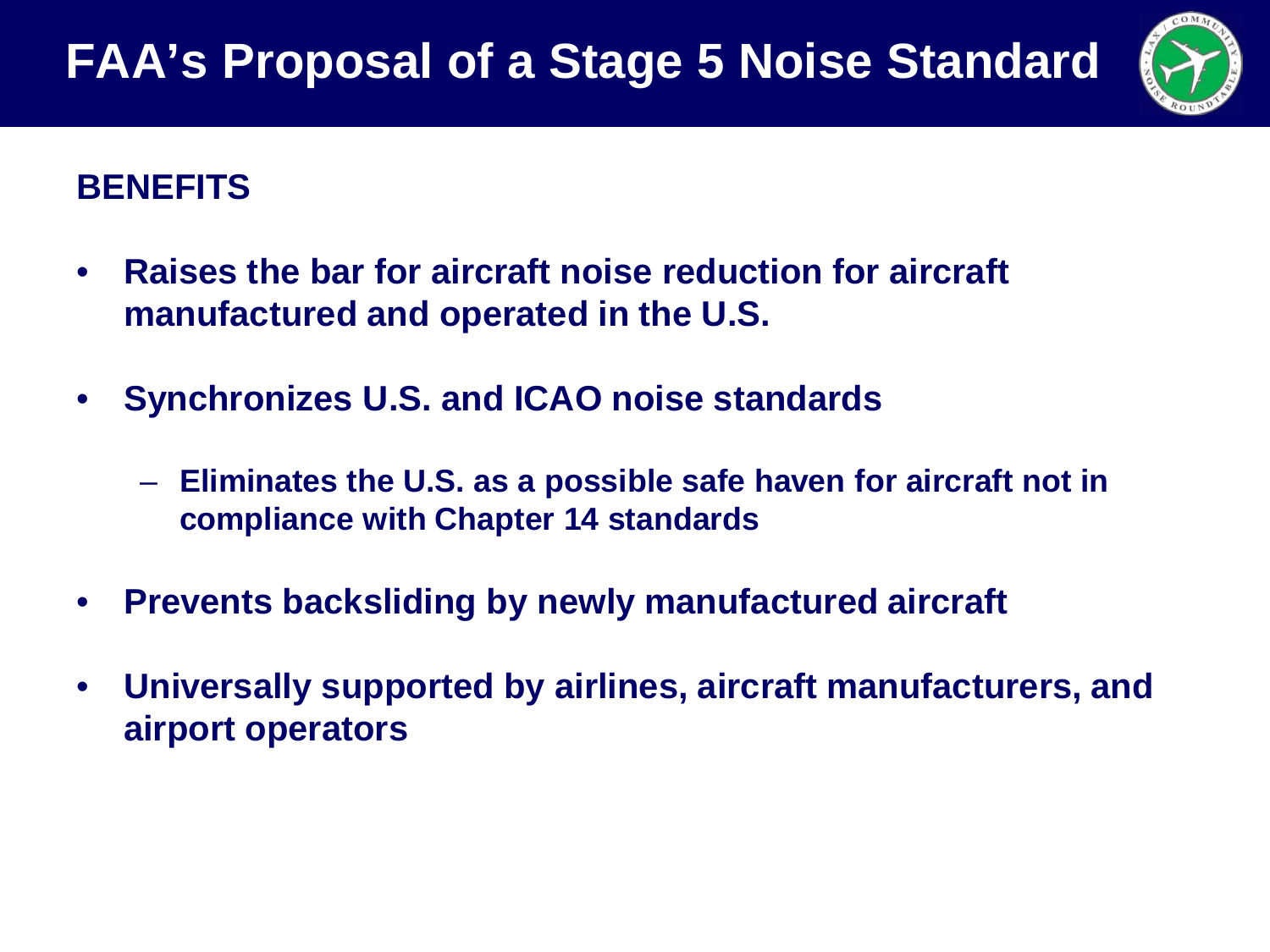

#### **POTENTIAL CONCERNS**

- **The proposed cumulative reduction over Stage 4 noise levels is modest and can be met by many aircraft operating today**
- **However, the new standard represents several years of hard work by ICAO's Committee on Aviation Environmental Protection (CAEP), U.S. airport representatives through ACI-NA, engine and aircraft manufacturers, and researchers, and was the best that could be achieved to ensure a new Chapter 14 noise standard was adopted in a timely manner**
- **The NPRM does not contain a phase out of Stage 3 or Stage 4 aircraft**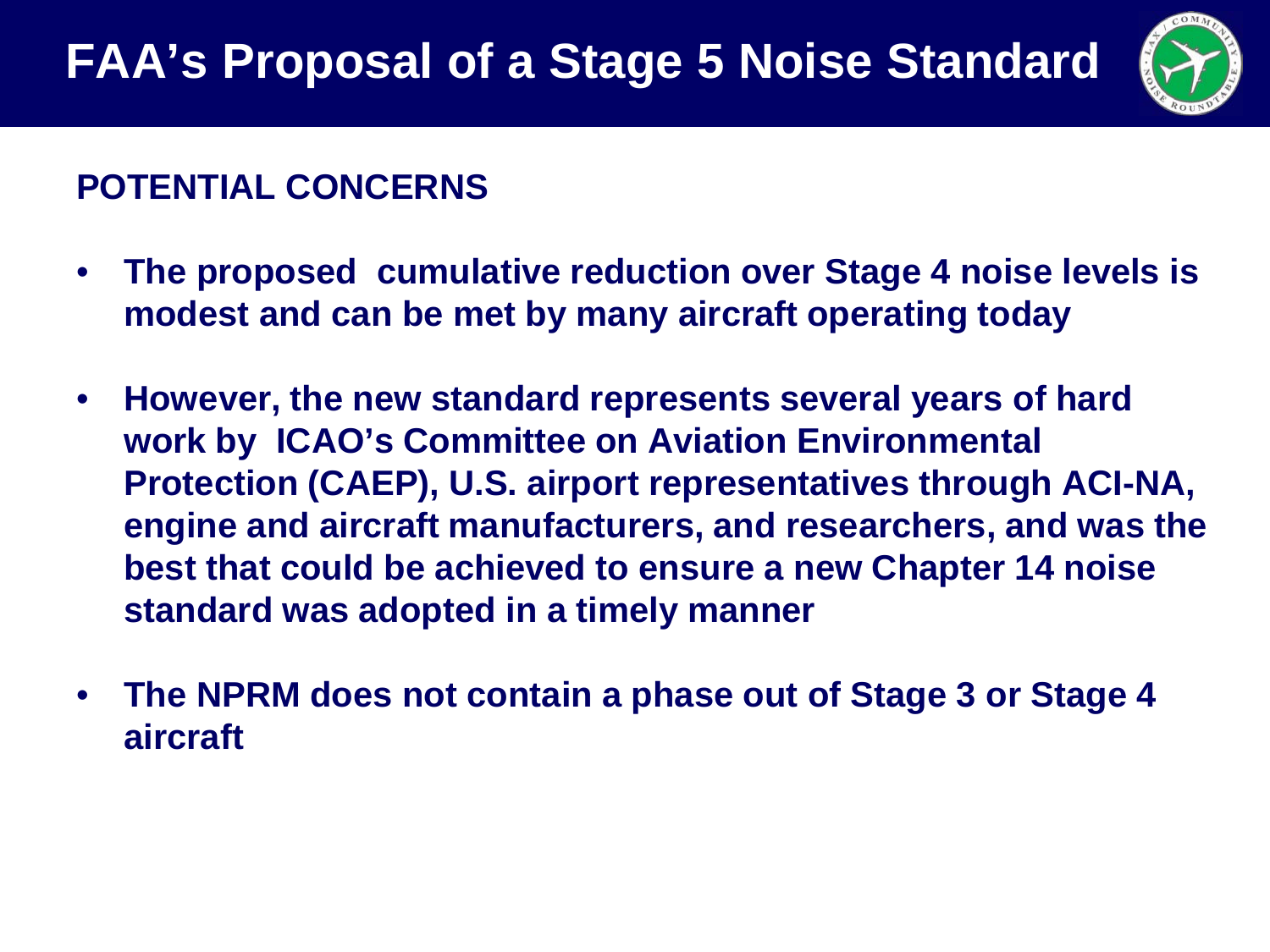

#### **RECOMMENDATIONS**

- **The benefits of the adoption of the proposed Stage 5 noise standard far outweigh the concerns**
- **If the Roundtable members agree, they could authorize the Chairman to prepare a letter to the FAA supporting the adoption of the proposed Stage 5 noise standard**
- **The Roundtable members may wish to consider recommending that FAA include a Stage 3 phase out schedule with its new Stage 5 noise standard**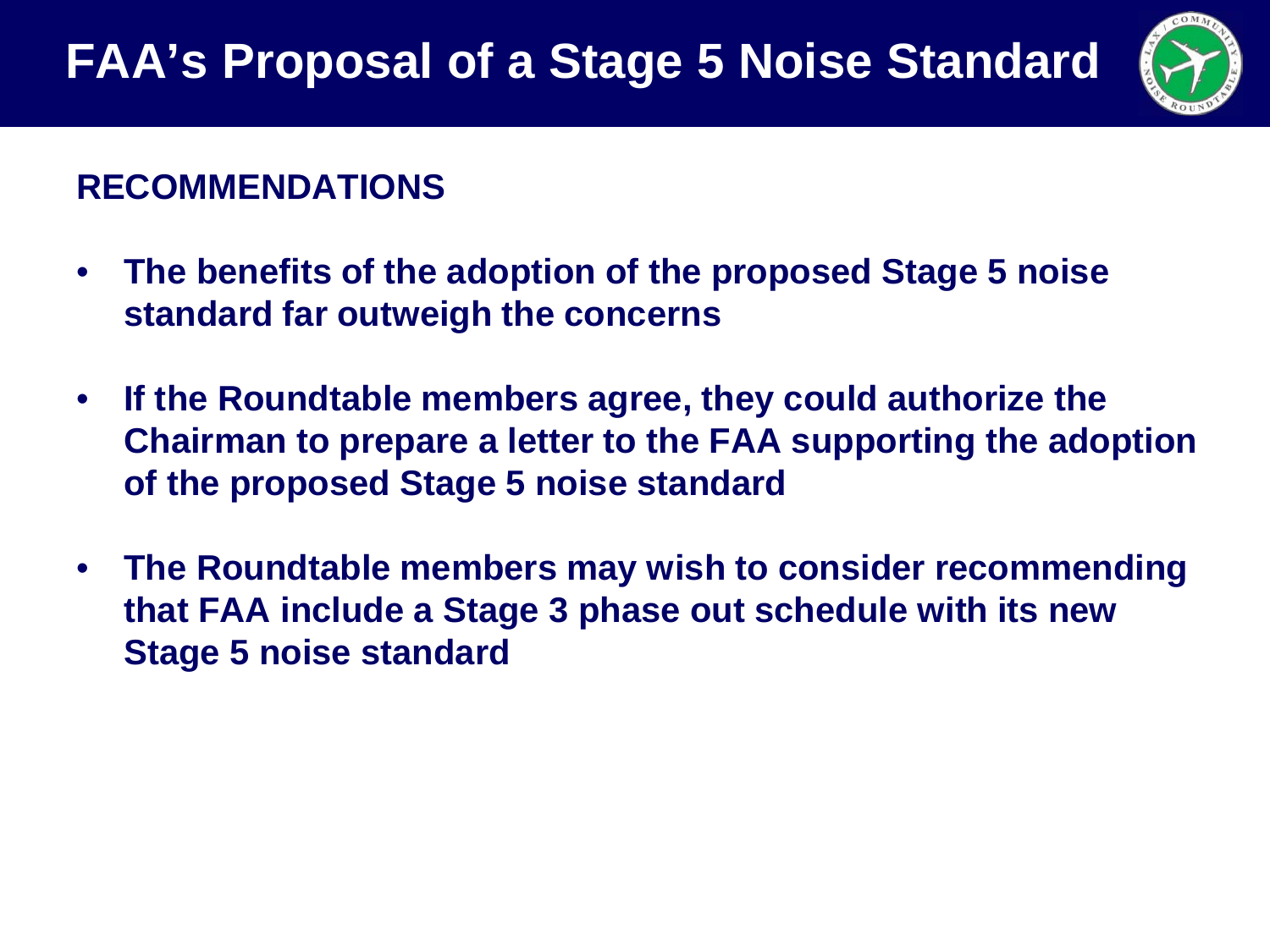

#### **HOW TO SUBMIT COMMENTS**

- **Go to [www.regulations.gov](http://www.regulations.gov/) and follow the directions for submitting your comments online**
- **Mail your comments to:**

**M-30 US Department of Transportation 1200 New Jersey Avenue SE Room W12-40, West Building Ground Floor Washington, DC 20590-00001**

- **FAX your comments to: 202-493-2251**
- **The deadline for submitting public comments is April 13, 2016**
- **Comments must reference docket number FAA-2015-3782**